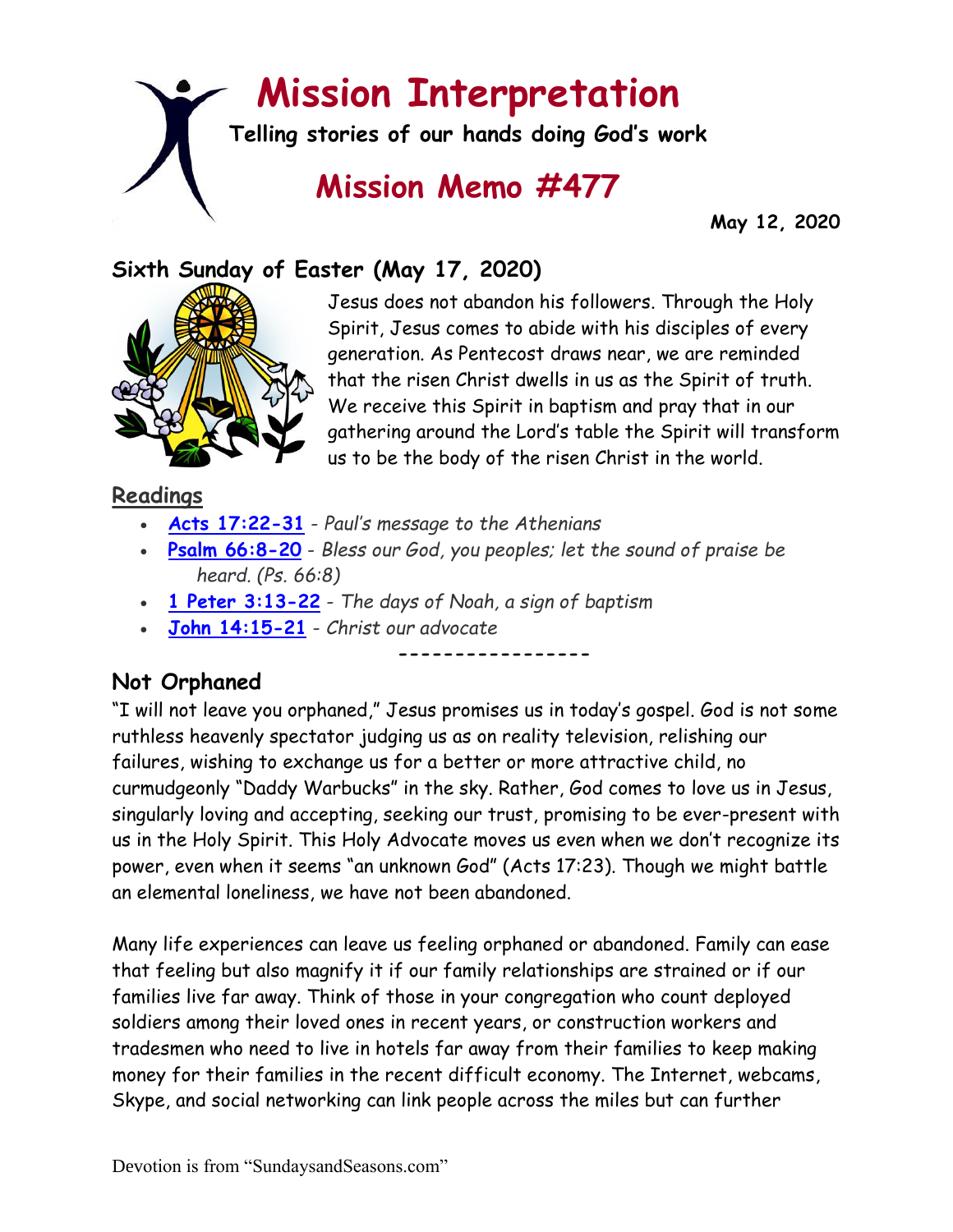aggravate loneliness and isolation when these substitute for real intimacy in our highly connected world. How do we experience this loneliness and this longing for home and belonging? How does Jesus' promise that he will not leave us orphaned speak to these real-life concerns?

When Jesus makes this string of promises in John 14, saying that he will remain with us in the Holy Spirit as our Advocate, it's hard to envision how this support comes to us sometimes. When we do not get to see or hear those we love, the simple gifts Jesus offers in body and blood, bread and wine shared with real warm neighbors have great power. Even when life keeps delivering bad news about how far apart we are from another, how broken our relationships are, "I will not leave you orphaned" is the godly reassurance that we are not alone.

-----------------------------------------

#### **LWF joins Pope Francis and Grand Imam of Al-Azhar in call to global prayer on 14 May**

(LWI) - LWF President Archbishop Panti Filibus Musa and General Secretary Rev. Dr Martin Junge have joined Pope Francis and the Grand Imam of Al-Azhar in a call for a worldwide prayer of believers of all religions on 14 May.

"Our world is facing a great danger that threatens the lives of millions of people



around the world due to the growing spread of the coronavirus (COVID-19) pandemic," says the letter of invitation from the Higher Committee of Human Fraternity which is extended to all religious leaders and peoples around the world.

The invitation continues with a call to believers, that they implore God "to lift this pandemic off us and the entire world, to rescue us all from this adversity, to inspire scientists to find a cure that can turn back this disease, to save the whole world from the health, economic, and human repercussions of this serious pandemic."

The Committee was founded following the signing of a joint document by Pope Francis and the Grand Imam Dr Ahmad Al-Tayyeb in February 2019 at a conference on Human Fraternity in Abu Dhabi, the capital of the United Arab Emirates. Headed by a group of leaders and scholars of different faiths, the committee works to put in place the goals of religious tolerance and peaceful coexistence set out in the joint document.

Mission Memo 477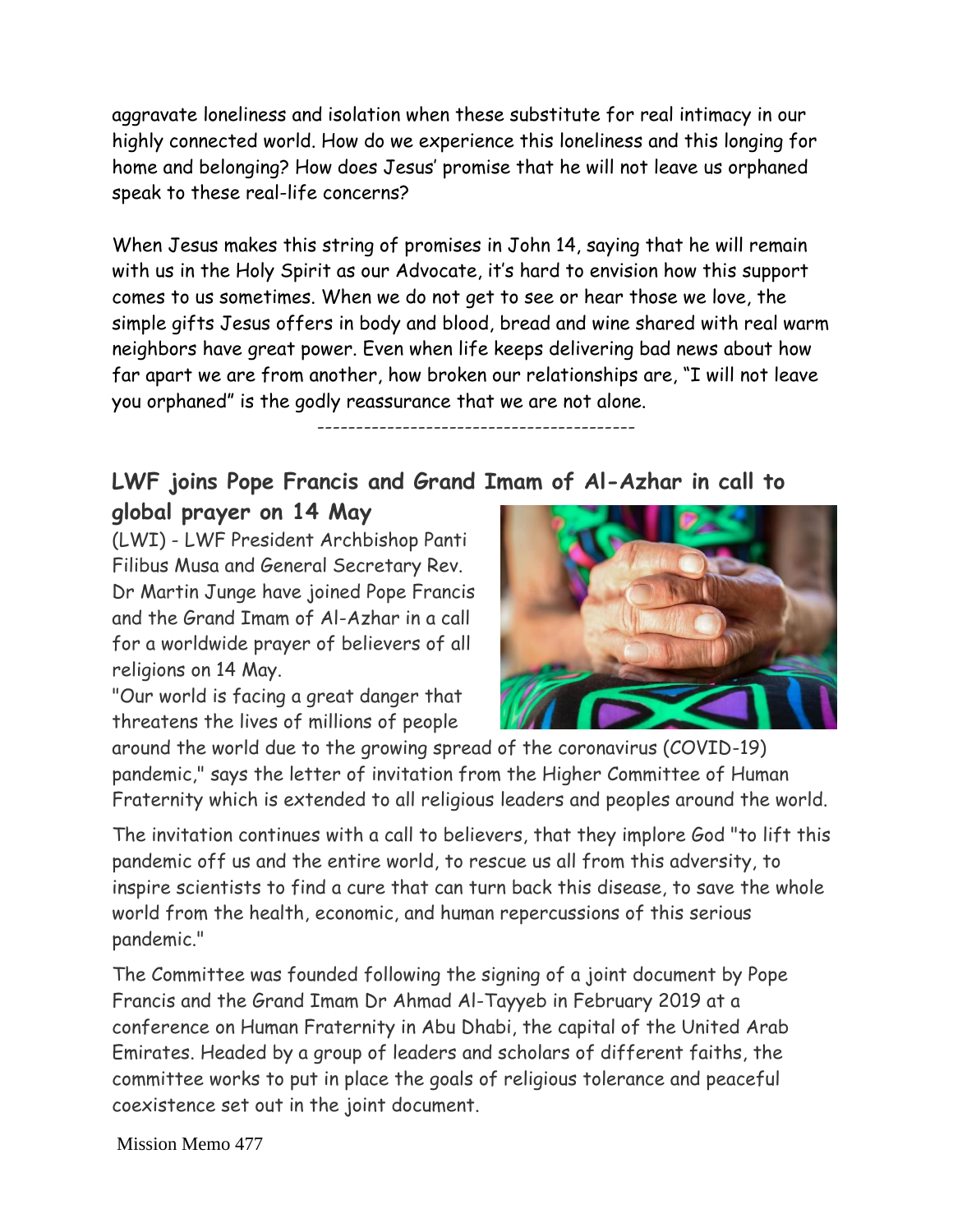The LWF President and General Secretary welcomed the call to prayer, which "brings people of different faiths together, for the good of humanity," said President Musa and General Secretary Junge.

"The world needs unity and solidarity across borders to respond to the COVID-19 pandemic. In addition to humble prayer and supplication to God, our faiths inspire us to persevere in supporting one another, health workers, and scientists who are working tirelessly for medical solutions."

[Click here](https://www.lutheranworld.org/news/covid-19-united-prayer-humanity?ct=t(EMAIL_CAMPAIGN_20190719_COPY_01)) for more information and resources.

#### **Lifelines provides Great Stories to Share**

Find inspiration today through people's stories and ministries' statistics that are included in the new LifeLines "2019 Year-In-Review. " It highlights the work of ELCA World Hunger, Lutheran Disaster Response and partner ministries here at home and around the world. For an on-line version go to:

[https://bit.ly/2WLbnz9](https://bit.ly/2WLbnz9?fbclid=IwAR2zItxtX2WV6ZfX5fHQPl5_7vBzCkBBBameyrfLmmqMFktMOI0aPwQQQMU)





**NEW! ELCA WORLD HUNGER VBS Resources**

Your community can still engage in this new VBS, even if you're not meeting in person. Games, crafts and stories are easy to adapt for kids at home. Join the [ELCA World](https://community.elca.org/page.redir?target=https%3a%2f%2fwww.facebook.com%2fgroups%2f471208453417716%2f&srcid=225975&srctid=1&erid=1f6f6743-2147-4576-8a24-61d411f5a475&trid=1f6f6743-2147-4576-8a24-61d411f5a475)  [Hunger VBS Facebook](https://community.elca.org/page.redir?target=https%3a%2f%2fwww.facebook.com%2fgroups%2f471208453417716%2f&srcid=225975&srctid=1&erid=1f6f6743-2147-4576-8a24-61d411f5a475&trid=1f6f6743-2147-4576-8a24-61d411f5a475) group to learn, share and create ideas with others. Resources can be downloaded or ordered by [clicking here.](https://community.elca.org/page.redir?target=https%3a%2f%2fwww.elca.org%2fResources%2fELCA-World-Hunger%23HungerEd&srcid=225975&srctid=1&erid=1f6f6743-2147-4576-8a24-61d411f5a475&trid=1f6f6743-2147-4576-8a24-61d411f5a475)

#### **Lutherans Around the World Respond to COVID**

The COVID pandemic is impacting people everywhere. In this time of crisis, we, the global Lutheran church, are demonstrating love for our neighbors. [Lutheran](https://www.facebook.com/ELCALDR/?__tn__=KH-R&eid=ARCC2zyYaWTKbpLQZ3FrgHLdV0ylSQ23naEkld1JT9ZSe7x_Wb3Hh7lBFiFpgOSCx7zdZgGrWMUYcgmk&fref=mentions&__xts__%5B0%5D=68.ARBRt0VNE0_ajejqt4oIQeMwqqGY9v_ndXv5UglxRz_iFMhZWPwra5wDs5cT-5y0RxttxsPHzZtJdgjFG_60ZnrolKIXow242vq1ZW_-6yF6jGk5LdlnTXGusFlI9p9_wyQsN12E940lqQWatQGUADxA2HVweyBORqoyg7Prd9V5mm-obRWKQ4bCzGXryZsMlErlZ2t8XP0smqcDdjjP2bZ-CkrRBzb9lUPFCUFsGA6srf031c3XVO2fhXNNobcVYjOHLykz4MnaR1h9KZlX0J1fznrf_8jOK3xD8ZnpDi7CSXjXCIiMhp05a_GlxD3vKo9Yrg4ZGPUD4odtNIiqdmhEMi0rW0XFiXM4X-k7D07m4mYCDUhdD0ZLptoTbLnLQ34Zf1DGFl46rzaT_aHAHANmlg3ffoCha-kiHNn19QXcPCeaSbHoGjzyTZtlr3N-ljFogQ7yLvmBKRAuJ8oZDhk1YymwPhEQ3_vw2Hz5jsfa)  [Disaster Response](https://www.facebook.com/ELCALDR/?__tn__=KH-R&eid=ARCC2zyYaWTKbpLQZ3FrgHLdV0ylSQ23naEkld1JT9ZSe7x_Wb3Hh7lBFiFpgOSCx7zdZgGrWMUYcgmk&fref=mentions&__xts__%5B0%5D=68.ARBRt0VNE0_ajejqt4oIQeMwqqGY9v_ndXv5UglxRz_iFMhZWPwra5wDs5cT-5y0RxttxsPHzZtJdgjFG_60ZnrolKIXow242vq1ZW_-6yF6jGk5LdlnTXGusFlI9p9_wyQsN12E940lqQWatQGUADxA2HVweyBORqoyg7Prd9V5mm-obRWKQ4bCzGXryZsMlErlZ2t8XP0smqcDdjjP2bZ-CkrRBzb9lUPFCUFsGA6srf031c3XVO2fhXNNobcVYjOHLykz4MnaR1h9KZlX0J1fznrf_8jOK3xD8ZnpDi7CSXjXCIiMhp05a_GlxD3vKo9Yrg4ZGPUD4odtNIiqdmhEMi0rW0XFiXM4X-k7D07m4mYCDUhdD0ZLptoTbLnLQ34Zf1DGFl46rzaT_aHAHANmlg3ffoCha-kiHNn19QXcPCeaSbHoGjzyTZtlr3N-ljFogQ7yLvmBKRAuJ8oZDhk1YymwPhEQ3_vw2Hz5jsfa) has developed an interactive presentation about the COVID-19 responses from our global companion churches. [Click here](https://prezi.com/view/nOnDsGToPUnfDvMmor8s/?fbclid=IwAR0mZHqzJT1v12_meWavEt78WYNubu4AJy0o7pm7rvzGcROcaQo28WbEWcY) to check it out.